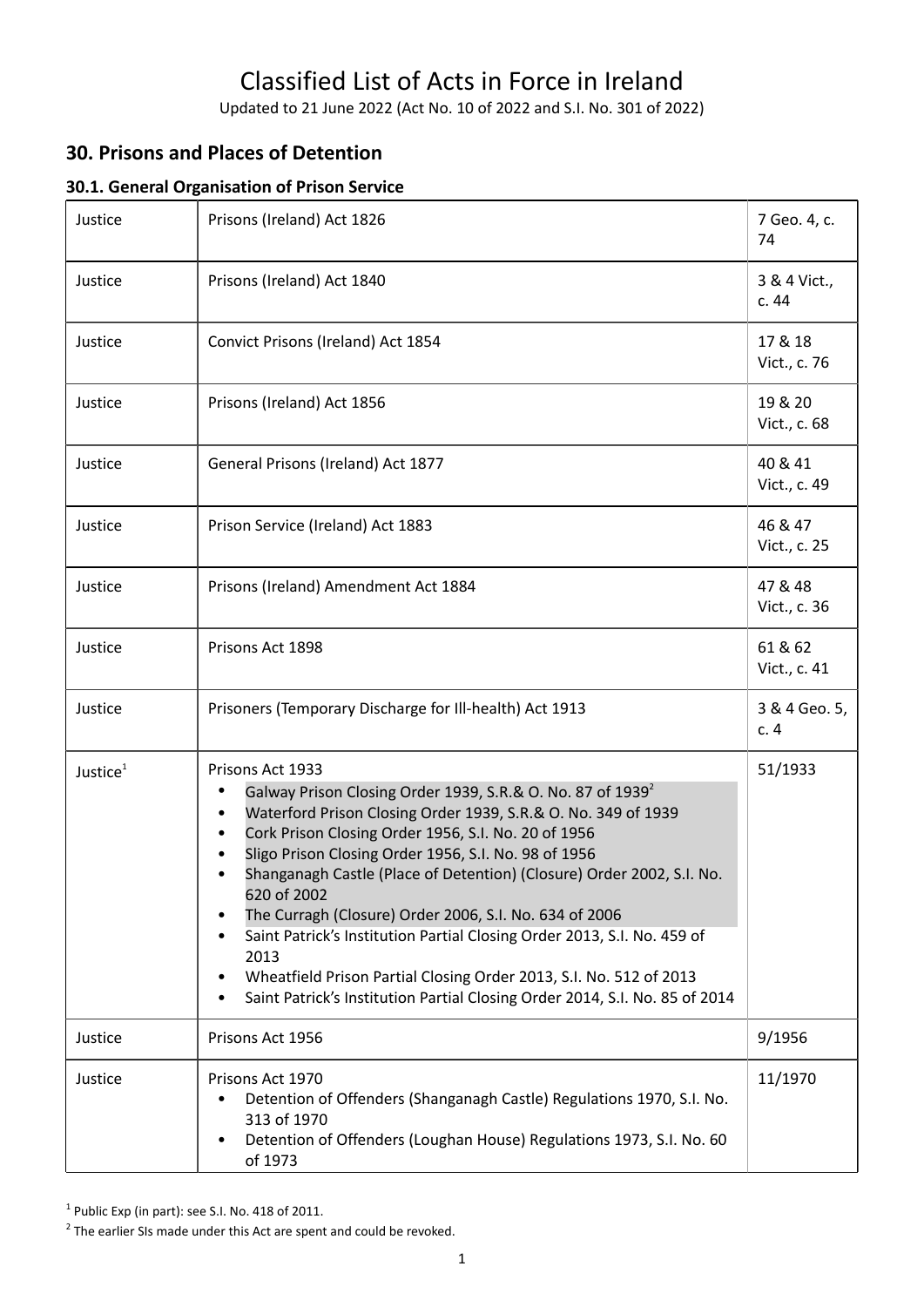|         | Detention of Offenders (Training Unit) Regulations 1975, S.I. No. 251 of<br>1975<br>Detention of Offenders (Shelton Abbey) Regulations 1976, S.I. No. 293<br>of 1976<br>Detention of Offenders (Fort Mitchel) Regulations 1985, S.I. No. 104 of<br>1985<br>Prisons Act 1970 (Section 7) Order 1991, S.I. No. 158 of 1991 <sup>3</sup><br>Prisons Act 1970 (Section 7) Order 1993, S.I. No. 219 of 1993 <sup>4</sup><br>Detention of Offenders (Unit A Castlerea) Regulations 1996, S.I. No.<br>361 of 1996<br>Detention of Offenders (The Curragh) Regulations 1996, S.I. No. 390 of<br>1996<br>Detention of Offenders (Restrictions on Privileges) Regulations 1997,<br>S.I. No. 116 of 1997<br>Detention of Offenders (Castlerea) Regulations 1998, S.I. No. 158 of<br>1998<br>Prisons Act 1970 (Section 7) Order 2013, S.I. No. 223 of 2013 <sup>5</sup><br>Detention of Offenders (Wheatfield Place of Detention) Regulations<br>2013, S.I. No. 511 of 2013 <sup>6</sup> |         |
|---------|------------------------------------------------------------------------------------------------------------------------------------------------------------------------------------------------------------------------------------------------------------------------------------------------------------------------------------------------------------------------------------------------------------------------------------------------------------------------------------------------------------------------------------------------------------------------------------------------------------------------------------------------------------------------------------------------------------------------------------------------------------------------------------------------------------------------------------------------------------------------------------------------------------------------------------------------------------------------------|---------|
| Justice | Prisons Act 1972<br>Prisons Act, 1972 (Military Custody) Regulations 1972, S.I. No. 138 of<br>$1972^7$<br>Prisons Act, 1972 (Military Custody) Regulations 1976, S.I. No. 87 of<br>1976<br>Prisons Act 1972 (Section 3) Order 2001, S.I. No. 461 of 2001                                                                                                                                                                                                                                                                                                                                                                                                                                                                                                                                                                                                                                                                                                                     | 7/1972  |
| Justice | Prisons Act 1977                                                                                                                                                                                                                                                                                                                                                                                                                                                                                                                                                                                                                                                                                                                                                                                                                                                                                                                                                             | 14/1977 |
| Justice | Prisons Act 1980                                                                                                                                                                                                                                                                                                                                                                                                                                                                                                                                                                                                                                                                                                                                                                                                                                                                                                                                                             | 6/1980  |
| Justice | Prison Development (Confirmation of Resolutions) Act 2008                                                                                                                                                                                                                                                                                                                                                                                                                                                                                                                                                                                                                                                                                                                                                                                                                                                                                                                    | 10/2008 |
| Justice | Prison Development (Confirmation of Resolutions) Act 2013                                                                                                                                                                                                                                                                                                                                                                                                                                                                                                                                                                                                                                                                                                                                                                                                                                                                                                                    | 28/2013 |
| Justice | Prisons Act 2015 <sup>8</sup><br>Prisons Act 2015 (Section 24) Regulations 2016, S.I. No. 52 of 2016<br>Saint Patrick's Institution Closing Order 2017, S.I. No. 135 of 2017<br>Prisons Act 2015 (Commencement) Order 2017, S.I. No. 134 of 2017                                                                                                                                                                                                                                                                                                                                                                                                                                                                                                                                                                                                                                                                                                                             | 57/2015 |

#### **30.2. Inspector of Prisons**

| $ -$ | 2007 | UΟ. |
|------|------|-----|
|------|------|-----|

#### **30.3. Prison Rules**

| Justice <sup>10</sup> | Prisons Act 2007                                                 | 10/2007 |
|-----------------------|------------------------------------------------------------------|---------|
|                       | Prisons Act 2007 (Commencement) Order 2007, S.I. No. 180 of 2007 |         |

 $3$  Expired 28 Jun 1993, this SI should be revoked.

<sup>4</sup> Expired 28 Jun 1995, this SI should be revoked.

<sup>5</sup> Expired 28 Dec 2013, this SI should be revoked.

 $<sup>6</sup>$  Revoked S.I. Nos. 135 of 1989 and 218 of 1990.</sup>

<sup>7</sup> Responsibility of Department of Defence.

 $^8$  Repealed Prevention of Crime Act 1908 (8 Edw. 7, c. 59), subject to commencement order.

<sup>9</sup> Gaeltacht (in part): S.I. No. 192 of 2011.

<sup>10</sup> Local Gov (in part): S.I. No. 339 of 2020. Gaeltacht (in part): S.I. No. 192 of 2011. Public Exp (in part): see S.I. No. 418 of 2011.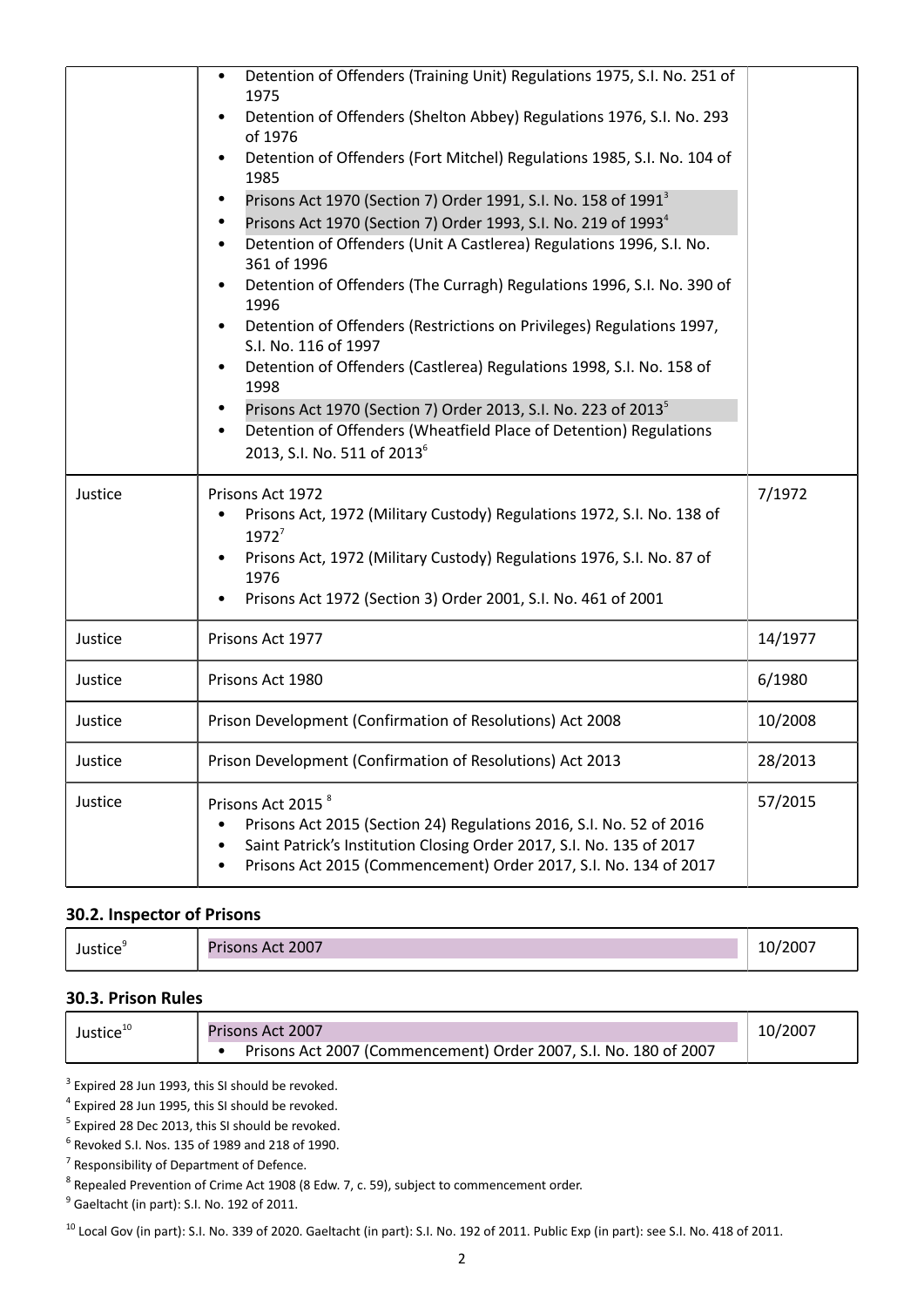| Direction Under Section 18(1) Of Prisons Act 2007, S.I. No. 251 of 2007     |
|-----------------------------------------------------------------------------|
| Prison Rules 2007, S.I. No. 252 of 2007                                     |
| Prisons Act 2007 (Commencement) (No. 2) Order 2007, S.I. No. 370 of<br>2007 |
|                                                                             |
| Prisons Act 2007 (Commencement) (No. 3) Order 2007, S.I. No. 650 of<br>2007 |
| Prisons Act 2007 (Commencement) Order 2008, S.I. No. 337 of 2008            |
| Direction under Section 18(1) of Prisons Act 2007, S.I. No. 240 of 2012     |
| Prison Rules (Amendment) 2013, S.I. No. 11 of 2013                          |
| Prison (Amendment) Rules 2014, S.I. No. 227 of 2014                         |
| Prison (Amendment) (No. 2) Rules 2014, S.I. No. 385 of 2014                 |
| Prison (Amendment) Rules 2017, S.I. No. 276 of 2017                         |
| Prison (Amendment) Rules 2018, S.I. No. 507 of 2018                         |
| Prison (Disciplinary Code for Officers) (Revocation) Rules 2020, S.I. No.   |
| 261 of 2020                                                                 |
| Prison (Amendment) Rules 2020, S.I. No. 250 of 2020                         |
|                                                                             |

## **30.4. Temporary Release and Parole**

| Justice | Criminal Justice Act 1960<br>Prisoners (Temporary Release) Rules 1960, S.I. No. 167 of 1960<br>$\bullet$<br>Temporary Release of Offenders (Shanganagh Castle) Rules 1970, S.I.<br>No. 312 of 1970<br>Temporary Release of Offenders (Loughan House) Rules 1973, S.I. No.<br>59 of 1973<br>Temporary Release of Offenders (Training Unit) Rules 1975, S.I. No. 250<br>of 1975<br>Temporary Release of Offenders (Shelton Abbey) Regulations 1976, S.I.<br>No. 294 of 1976<br>Temporary Release of Offenders (Fort Mitchel) Rules 1985, S.I. No. 103<br>$\bullet$<br>of 1985<br>Temporary Release of Offenders (Wheatfield) Rules 1989, S.I. No. 136<br>of 1989<br>Temporary Release of Offenders (Unit A Castlerea) Rules 1996, S.I. No.<br>360 of 1996<br>Temporary Release of Offenders (The Curragh) Rules 1996, S.I. No. 391<br>$\bullet$<br>of 1996<br>Temporary Release of Offenders (Castlerea) Rules 1998, S.I. No. 157 of<br>1998<br>Prisoners (Temporary Release) Rules 2004, S.I. No. 680 of 2004 | 27/1960 |
|---------|--------------------------------------------------------------------------------------------------------------------------------------------------------------------------------------------------------------------------------------------------------------------------------------------------------------------------------------------------------------------------------------------------------------------------------------------------------------------------------------------------------------------------------------------------------------------------------------------------------------------------------------------------------------------------------------------------------------------------------------------------------------------------------------------------------------------------------------------------------------------------------------------------------------------------------------------------------------------------------------------------------------|---------|
| Justice | Criminal Justice (Release of Prisoners) Act 1998                                                                                                                                                                                                                                                                                                                                                                                                                                                                                                                                                                                                                                                                                                                                                                                                                                                                                                                                                             | 36/1998 |
| Justice | Criminal Justice (Temporary Release of Prisoners) Act 2003<br>Criminal Justice (Temporary Release of Prisoners) Act 2003<br>(Commencement) Order 2004, S.I. No. 679 of 2004                                                                                                                                                                                                                                                                                                                                                                                                                                                                                                                                                                                                                                                                                                                                                                                                                                  | 34/2003 |
| Justice | Parole Act 2019<br>Parole Act 2019 (Commencement) Order 2021, S.I. No. 405 of 2021<br>Parole Act 2019 (Establishment Day) Order 2021, S.I. No. 406 of 2021                                                                                                                                                                                                                                                                                                                                                                                                                                                                                                                                                                                                                                                                                                                                                                                                                                                   | 28/2019 |

## **30.5. Visiting Committees**

|  | Justice | Prisons (Visiting Committees) Act 1925 | 11/1925 |
|--|---------|----------------------------------------|---------|
|--|---------|----------------------------------------|---------|